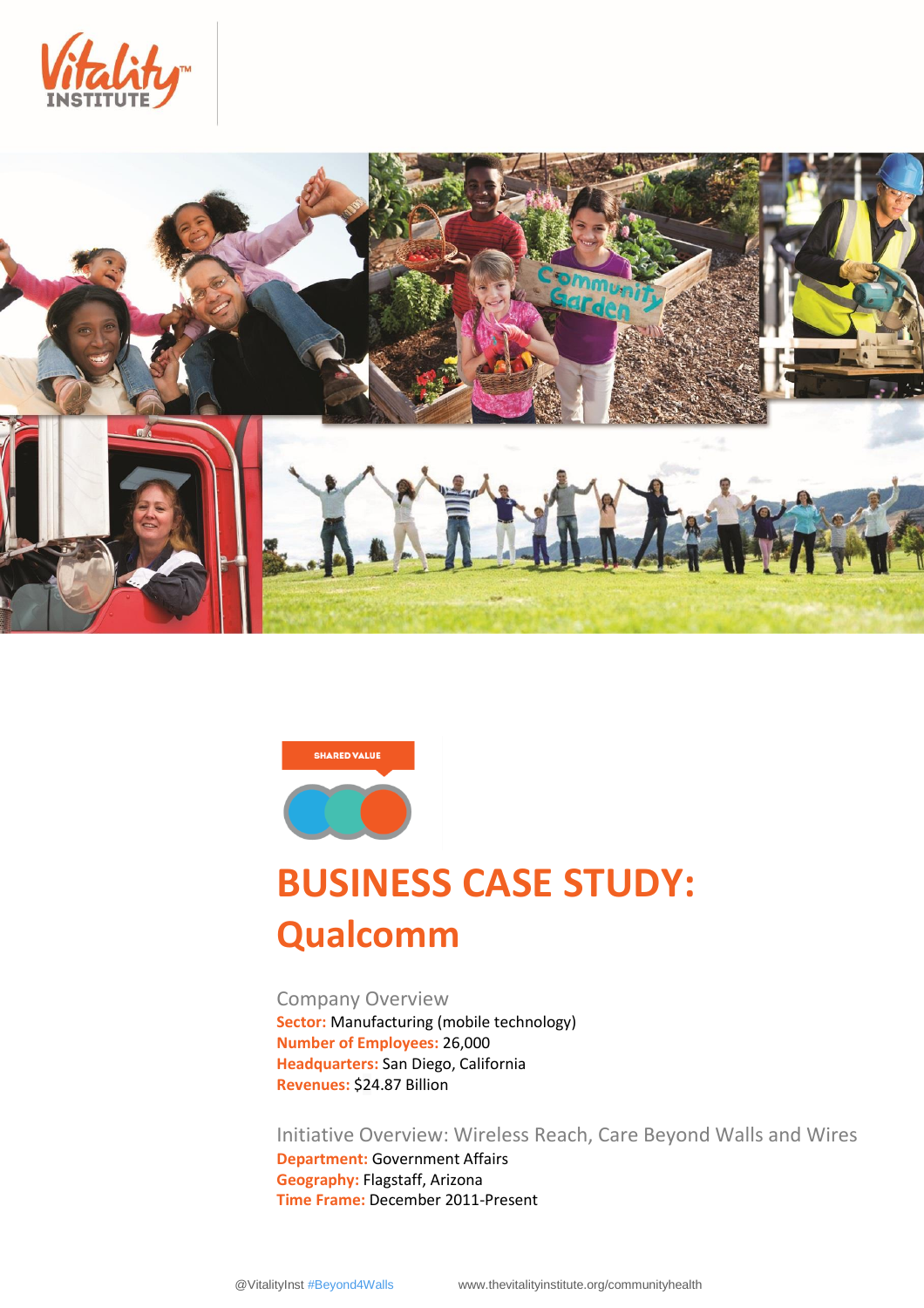

## **Background**

With more than 1 million new smartphone users added every day, mobile technology is a major factor in technological advancement, innovation, and economic growth. The total value of physical and digital goods purchased via mobile device is on pace to exceed \$730 billion a year by 2017.

## **Vision & Goals**

The Qualcomm® Wireless Reach™ initiative brings advanced wireless technologies to underserved communities globally, to strengthen economic and social development. Formalized in 2006, it has grown to include over 100 projects in more than 40 countries. The program aims to foster entrepreneurship, aid in public safety, enhance the delivery of healthcare, enrich teaching and learning, and improve environmental sustainability. One of its initiatives, *Care Beyond Walls and Wires*, integrated smart phones and wireless peripheral devices into the care of heart failure patients following hospitalization in Northern Arizona.

#### **Shared Value**

*Care Beyond Walls and Wires* ("Care Beyond Walls") allowed Qualcomm to develop, pilot, and test the feasibility of using commercially available mobile tools to improve remote care delivery. The program simultaneously promoted efficiency and quality of healthcare delivery and generated measurable outcomes for the health system and local population.

## **Community Choice Driven By**

- **Market Saturation**: Qualcomm considered the potential of the initiative to inform aid in the development of mobile health activities, engage with thought leaders in the mobile health space, and aid in branding.
- **Relationships with External Stakeholders**: Care Beyond Walls emerged from the business's relationship with the Public Private Partnerships Office of the National Institutes of Health (NIH), which facilitated a connection to the Flagstaff Medical Center (FMC) in Northern Arizona to implement the initiative.

## **Assessing Community Risk & Disease Burden**

- FMC identified patients who could benefit from a mobile health intervention based on their health status and vulnerability to lacking access to care (see Data Collection, Inputs).
- 30% of the FMC inpatient volume is Native Americans living on reservations in the area and 20% are patients in transit or tourists. Due to its remote location in the mountains, the hospital and its patients are vulnerable to being cut off from care by changes in weather and travel time.

## **Engaging Stakeholders**

- Qualcomm Wireless Reach staff engaged the NIH Office of Public Private Partnerships, which connected the business to Flagstaff Medical Center as an implementing partner.
- Verizon Wireless provided 3G enabled devices and data services for the duration of the project.
- The National Institutes of Health assisted FMC with clinic planning and evaluation.
- Zephyr Technology provided advanced health-monitoring systems to patients and hosted the data on its secure servers for evaluation by caregivers.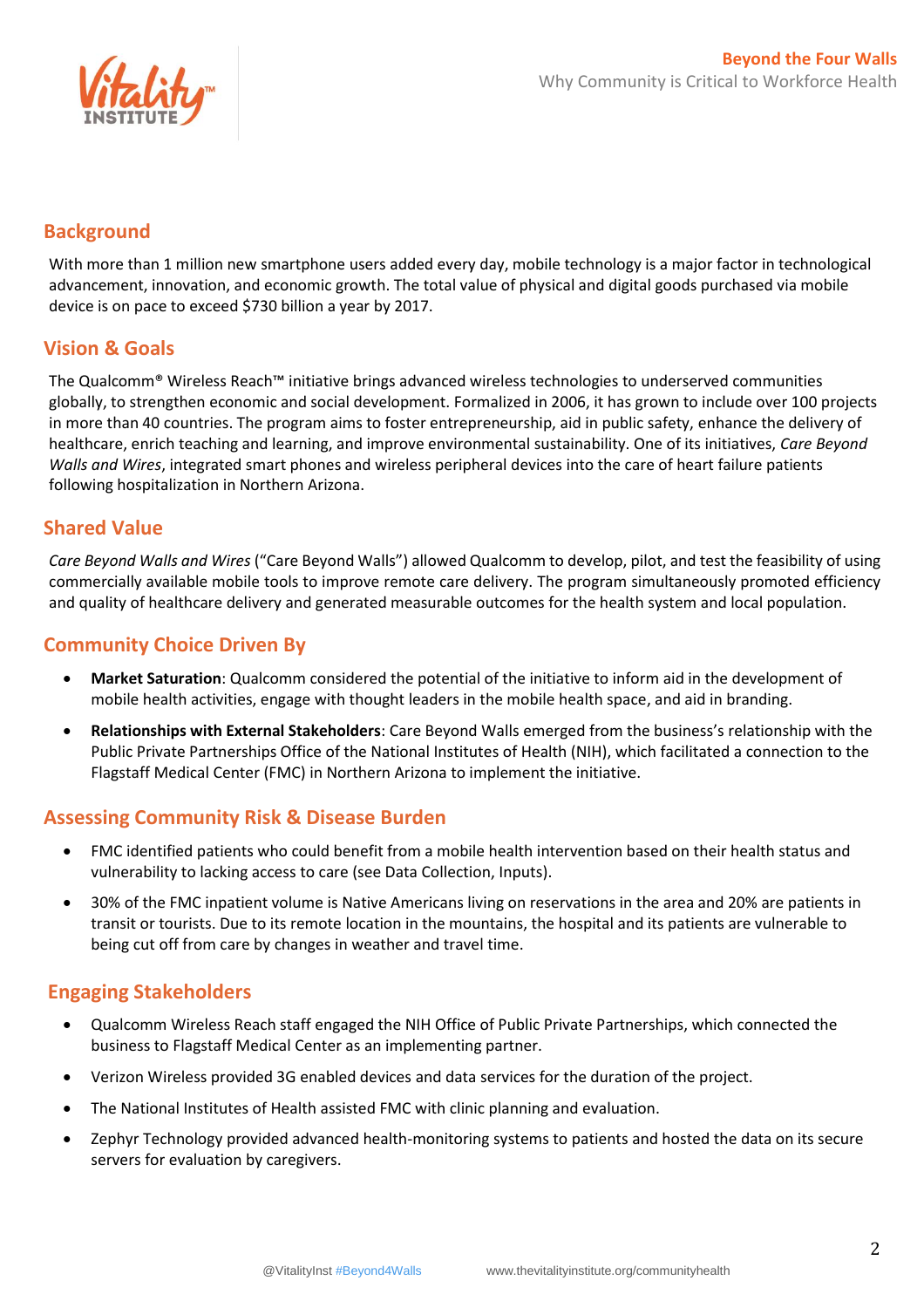

- Partners entered a one-year planning phase before enrolling any patients in the program. Each partner set formal expectations and identified resources they could contribute. Partners also identified what would be mutually beneficial and what would be mutually exclusive benefits.
- Site visits and weekly phone calls supported the development of the relationship, provided teaching opportunities for partners, and contextualized decision-making.

| <b>Partner</b>                                                                                                                               | <b>Role &amp; Resource Allocation</b>                                                                                                                                                                                                                                                                                                                                                                                                                                                                                                                                                                                            |  |
|----------------------------------------------------------------------------------------------------------------------------------------------|----------------------------------------------------------------------------------------------------------------------------------------------------------------------------------------------------------------------------------------------------------------------------------------------------------------------------------------------------------------------------------------------------------------------------------------------------------------------------------------------------------------------------------------------------------------------------------------------------------------------------------|--|
| Qualcomm                                                                                                                                     | Funded the pilot program from December 2011 - 2012 including monitoring kits which cost<br>$\bullet$<br>\$650 per participant<br>When the program ended on April 1, 2013, Northern Arizona Healthcare took on the costs of<br>$\bullet$<br>continuing the program<br>Qualcomm is still involved with the program by continuing to provide technical support<br>$\bullet$                                                                                                                                                                                                                                                         |  |
| <b>Flagstaff Medical</b><br>Center (FMC) and<br><b>Internal Review</b><br>Board (IRB)                                                        | Reviewed program and evaluation plan to obtain IRB approval<br>$\bullet$<br>Identified participants primarily from heart failure admission diagnoses in the electronic health<br>$\bullet$<br>record, followed by project staff querying the patient's healthcare team about potential<br>participation<br>Facilitated patient and care team co-management of heart failure in a predominantly rural,<br>$\bullet$<br>disproportionately Native American patient population in Arizona <sup>1</sup><br>Tracked hospital readmissions, medical utilization, ER visits, and costs savings for 50 patients<br>$\bullet$<br>enrolled |  |
| Indian Health<br>Service (IHS)                                                                                                               | Many of these patients lived in underserved and rural communities, including Native American<br>$\bullet$<br>reservations                                                                                                                                                                                                                                                                                                                                                                                                                                                                                                        |  |
| <b>National Institutes</b><br>of Health (NIH)<br>Office of Public<br>Private<br>Partnerships and<br>Heart Lung and<br><b>Blood Institute</b> | The NIH was looking for better ways to monitor patients with Congestive Heart Failure who live<br>$\bullet$<br>in rural areas, and facilitated the partnership between Qualcomm and FMC<br>The NIH conducted an external evaluation of Care Beyond Walls and Wires, which included<br>$\bullet$<br>identifying appropriate evaluation metrics and comparing data against cohorts not enrolled in<br>the program                                                                                                                                                                                                                  |  |
| Verizon Wireless                                                                                                                             | Supplied with Motorola Droid X2 smart phones and connectivity to Zephyr technology through<br>$\bullet$<br>data service                                                                                                                                                                                                                                                                                                                                                                                                                                                                                                          |  |
| Zephyr                                                                                                                                       | Provided monitoring software throughout the duration of the pilot program<br>$\bullet$<br>Patients input measurements into a Zephyr mobile application<br>$\bullet$<br>Data was hosted on Zephyr servers and used by care coordination staff at Flagstaff<br>$\bullet$                                                                                                                                                                                                                                                                                                                                                           |  |

*(Continued on next page)*

 $\overline{a}$ 

<sup>&</sup>lt;sup>1</sup> Riley, William T. et al. Program Evaluation of Remote Heart Failure Monitoring: Healthcare Utilization Analysis in a Rural Regional Medical Center. Telemedicine and E-Health. 2014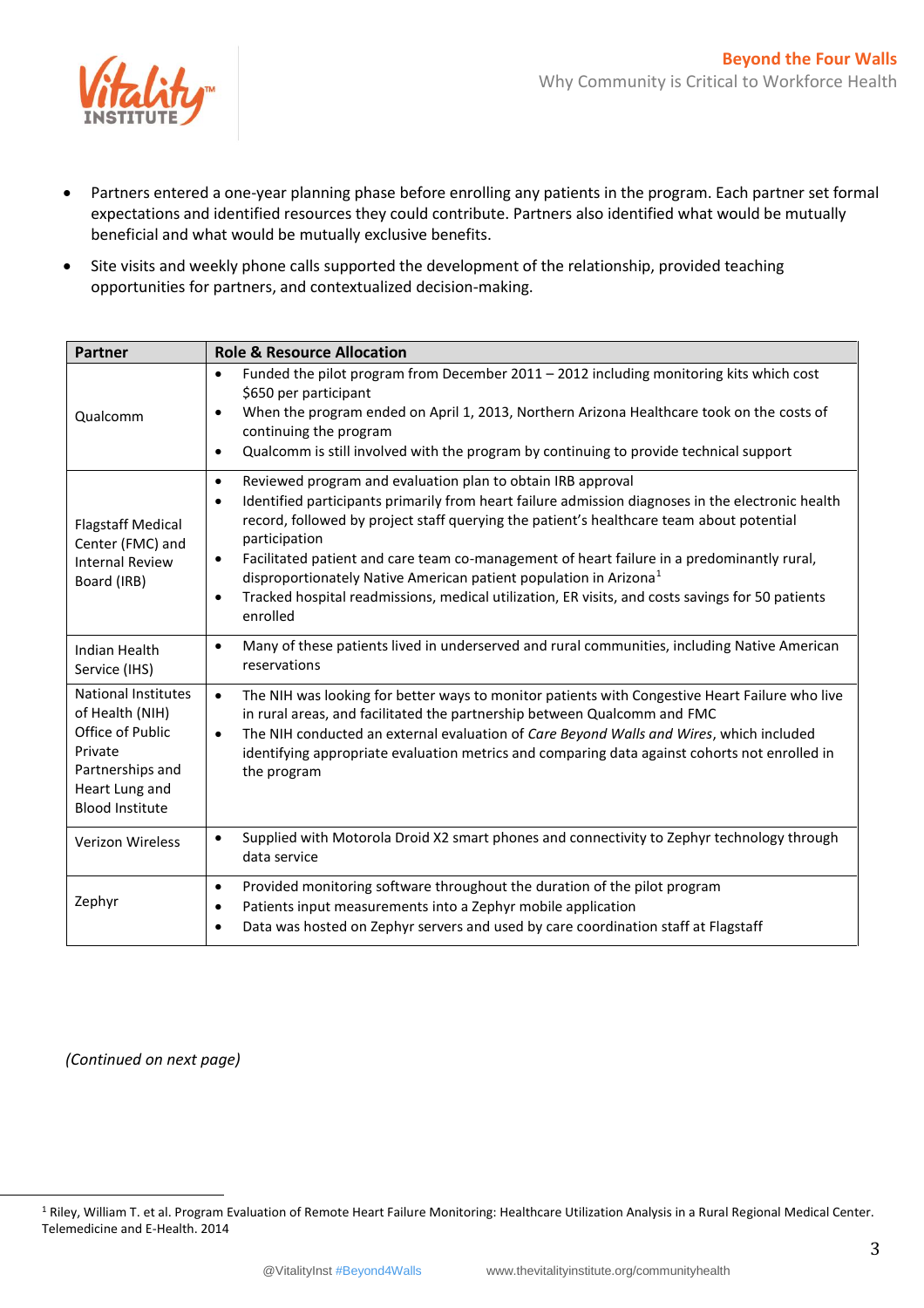

## **Evaluation Framework: Impact on Community**

| <b>Inputs</b>                                                                                                                                                                                                                                                                                                                                                                                                                                                                                                                                                                                                                                                                                                                                                                                                                                                                                                                                                                                                                                                                                                                                                                                                                                                                                                                                                                                                                                                                      | <b>Process</b>                                                                                                                                                                                                                                                                                                                                                                                                                                                                                                                                                                                                                                                                                                                                                                                                                                                                                                                                                                                                                                                                                                                                                                                                                                                                                                                                                                                          | Output/Outcome                                                                                                                                                                                                                                                                                                                                                                                                                                                                                                                                                                                                                                                                                                                                                                                                                                                                                                                                                                |
|------------------------------------------------------------------------------------------------------------------------------------------------------------------------------------------------------------------------------------------------------------------------------------------------------------------------------------------------------------------------------------------------------------------------------------------------------------------------------------------------------------------------------------------------------------------------------------------------------------------------------------------------------------------------------------------------------------------------------------------------------------------------------------------------------------------------------------------------------------------------------------------------------------------------------------------------------------------------------------------------------------------------------------------------------------------------------------------------------------------------------------------------------------------------------------------------------------------------------------------------------------------------------------------------------------------------------------------------------------------------------------------------------------------------------------------------------------------------------------|---------------------------------------------------------------------------------------------------------------------------------------------------------------------------------------------------------------------------------------------------------------------------------------------------------------------------------------------------------------------------------------------------------------------------------------------------------------------------------------------------------------------------------------------------------------------------------------------------------------------------------------------------------------------------------------------------------------------------------------------------------------------------------------------------------------------------------------------------------------------------------------------------------------------------------------------------------------------------------------------------------------------------------------------------------------------------------------------------------------------------------------------------------------------------------------------------------------------------------------------------------------------------------------------------------------------------------------------------------------------------------------------------------|-------------------------------------------------------------------------------------------------------------------------------------------------------------------------------------------------------------------------------------------------------------------------------------------------------------------------------------------------------------------------------------------------------------------------------------------------------------------------------------------------------------------------------------------------------------------------------------------------------------------------------------------------------------------------------------------------------------------------------------------------------------------------------------------------------------------------------------------------------------------------------------------------------------------------------------------------------------------------------|
| Patient Recruitment Criteria:<br>Identified as being able to<br>$\bullet$<br>benefit from frequent<br>monitoring, health assessment<br>and education<br>Was discharged after an<br>$\bullet$<br>inpatient, observation or<br>emergency department (ED)<br>admission with a diagnosis of<br>Congestive Heart Failure (CHF)<br>Has primary care provider who<br>agrees to participate in the<br>program and receive regular<br>updates on patient progression<br>toward individualized treatment<br>plan goals<br>Struggle with compliance in<br>$\bullet$<br>medication and follow-up<br>appointments<br>Are isolated from the health<br>$\bullet$<br>system either by geography, lack<br>of caretaker identified, or other<br>non-medical reasons<br>Have the desire to participate<br>$\bullet$<br>Are able to learn, use and be<br>$\bullet$<br>responsible for the equipment<br>Patient Enrollment:<br>After receiving physician<br>$\bullet$<br>approval, project staff screened<br>patients for eligibility, described<br>the project, and obtained<br>informed consent from 50<br>patients with CHF<br>Enrolled patients are assigned to<br>a Chronic Disease Registered<br>Nurse (RN) Care Coordinator<br>A matched cohort was identified<br>$\bullet$<br>for comparison group by gender,<br>racial/ethnic group, age decile,<br>severity of illness rating for the<br>reference hospitalization, and<br>date of hospitalization (within 7<br>days of the enrolled patient) | Those agreeing to participate were<br>$\bullet$<br>provided heart failure educational<br>information, trained in the use of the<br>tele-monitoring system, and asked to<br>use the system daily for 3-6 months<br>Care Beyond Walls and Wires<br>$\bullet$<br>provides patients with a backpack<br>containing the equipment they need<br>to check their blood pressure,<br>measure their oxygen level, and check<br>their weight daily. Some of the<br>program's patients had no electricity<br>at home, so they were also given solar<br>chargers<br>Data is transferred to a smart phone<br>$\bullet$<br>that transmits the information to<br>Northern Arizona Healthcare's care<br>coordination office<br>Information is reviewed by FMC<br>$\bullet$<br>nursing staff, including changes in<br>parameters over time and missing<br>data indicative of non-adherence to<br>monitoring<br>The nursing care coordination team<br>$\bullet$<br>follows up with the patients and/or<br>family members to discuss the data,<br>diet adherence, medication<br>management, and other care delivery<br>issues on a daily or weekly basis<br>depending on patient need<br>Reminders via text messages or<br>$\bullet$<br>mobile phones can encourage<br>patients to take medication at the<br>suggested time and dosage,<br>improving the quality of patient care<br>Patients are monitored for 3-6<br>months | For 30, 90, and 182 days prior to and<br>following enrollment, the medical<br>records of the enrolled, declined,<br>and matched control patients were<br>queried to collect:<br>The number of inpatient and ED<br>$\bullet$<br>admissions<br>Length of stay<br>$\bullet$<br>Total FMC charges for<br>$\bullet$<br>admissions<br>Level of acuity attached to those<br>$\bullet$<br>visits to measure if patients who<br>were readmitted came in sicker<br>or healthier than previously<br>Psychological PHQ9 on every<br>$\bullet$<br>patient on admission and on<br>discharge<br>Heart Failure score pre and post<br>$\bullet$<br>admission<br><b>Other Metrics</b><br>Minnesota Heart Failure Quality<br>$\bullet$<br>of Life scores pre and post<br>enrollment<br>PHQ-9 scores pre and post<br>$\bullet$<br>enrollment<br>Patient and provider satisfaction<br>$\bullet$<br>as measured by self-report and<br>anecdotal surveys on equipment<br>and case management support |